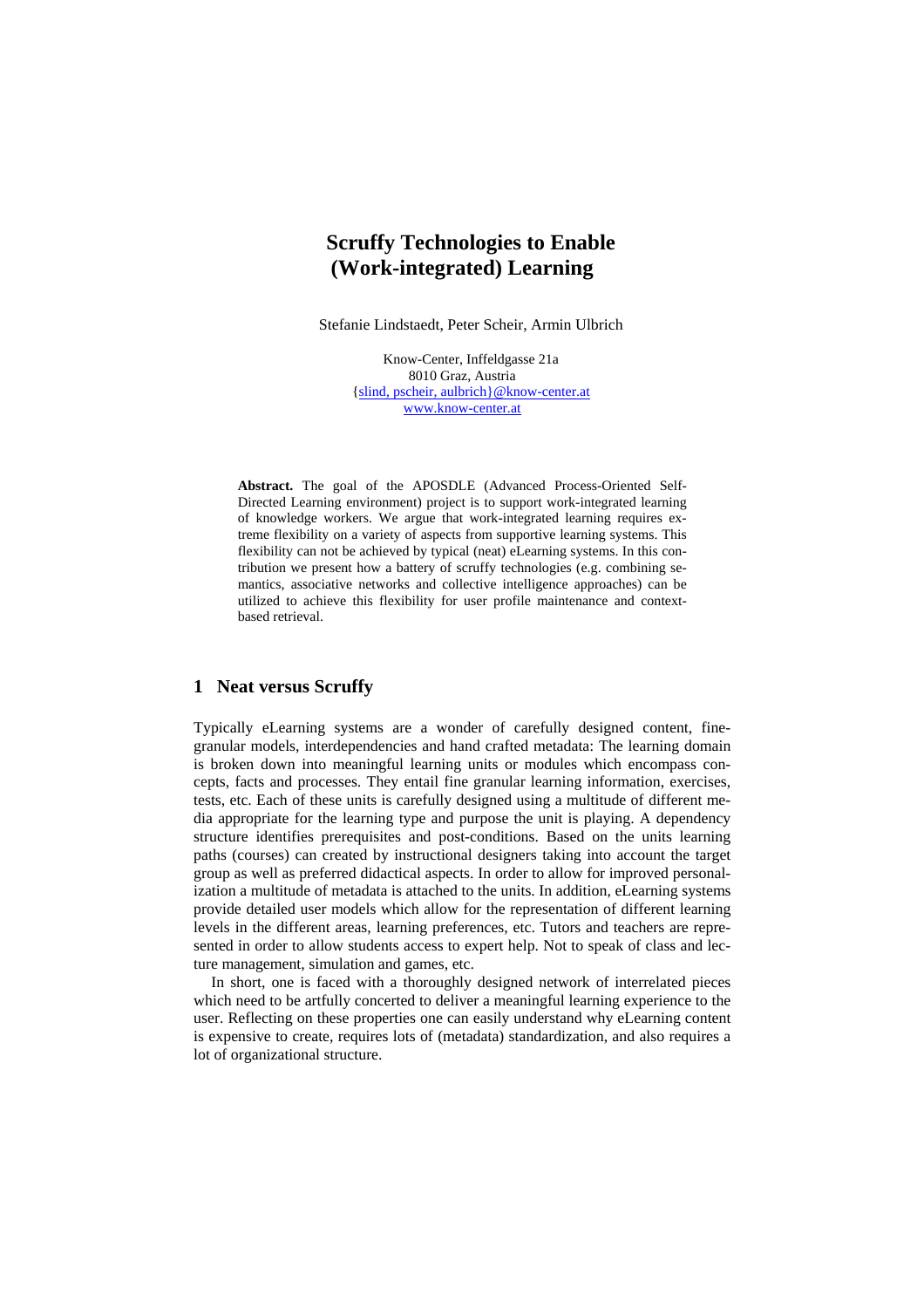On the other hand new learning approaches such as work-integrated learning (see (Lindstaedt 2006) for possible scenarios) and organizational learning put one requirement in the center of attention: *Flexibility*. Being closer to the application of knowledge (rather than on the internalization of knowledge) such approaches critically rely on providing always the newest available content in ever changing learning situations. While in traditional course-oriented eLearning one could still manage the large amount of design work (also because the learning domains stayed rather stable) this is not the case any more in these new settings. Here we have to satisfice for the best possible available learning information instead of striving for the best designed eLearning content.

Thus, in such situations it is simply impossible to create and maintain such a carefully crafted network of interdependent learning pieces and structures. Instead, we have to move towards embracing approaches which enable us to best deal with change – while at the same time accepting their side effects such as a lower level of accuracy, likelihood of errors and not always optimal instructional design.

Within this paper we present possibilities of moving away from the purely neat approaches of instructional design (based on hand crafted verified formal models) to the application of scruffy technologies (hybrid approaches which also take empirics into account) to enable work-integrated learning. The "intelligence" within such systems may be "seen as a form of search, and as such not perfectly solvable in a reasonable amount of time" (Gigerenzer & Todd, 1999).

We present the APOSDLE approach of applying a battery of advanced scruffy technologies to bridge the gap between coarse grained models and fine grained learning needs. The ultimate goal of this research is to minimize or at best fully eliminate the need for formal models. This will also significantly reduce the amount of human effort needed to create eLearning systems. Our approach follows the motto: Better about right, than exactly wrong.

## **APOSDLE Scruffy Approach**

APOSDLE offers individual learning support to people working with information and contributing new content to an organisation's knowledge pool. These "knowledge workers" may include e.g. engineers, researchers, software developers, consultants, or designers. It follows a "learn @ work" approach meaning that learning takes place in the user's immediate work environment and context. It offers integrated support for all three roles a knowledge worker interchangeably fills at the workplace: the role of the worker, the role of the learner, and the role of the expert (for more details please refer to www.aposdle.org). APOSDLE is funded within the European Commission's 6th Framework Program under the IST work program. It is an Integrated Project jointly coordinated by the Know-Center, Austria's Competence Centre for Knowledge Management, and Joanneum Research. APOSDLE brings together 12 partners from 7 European Countries.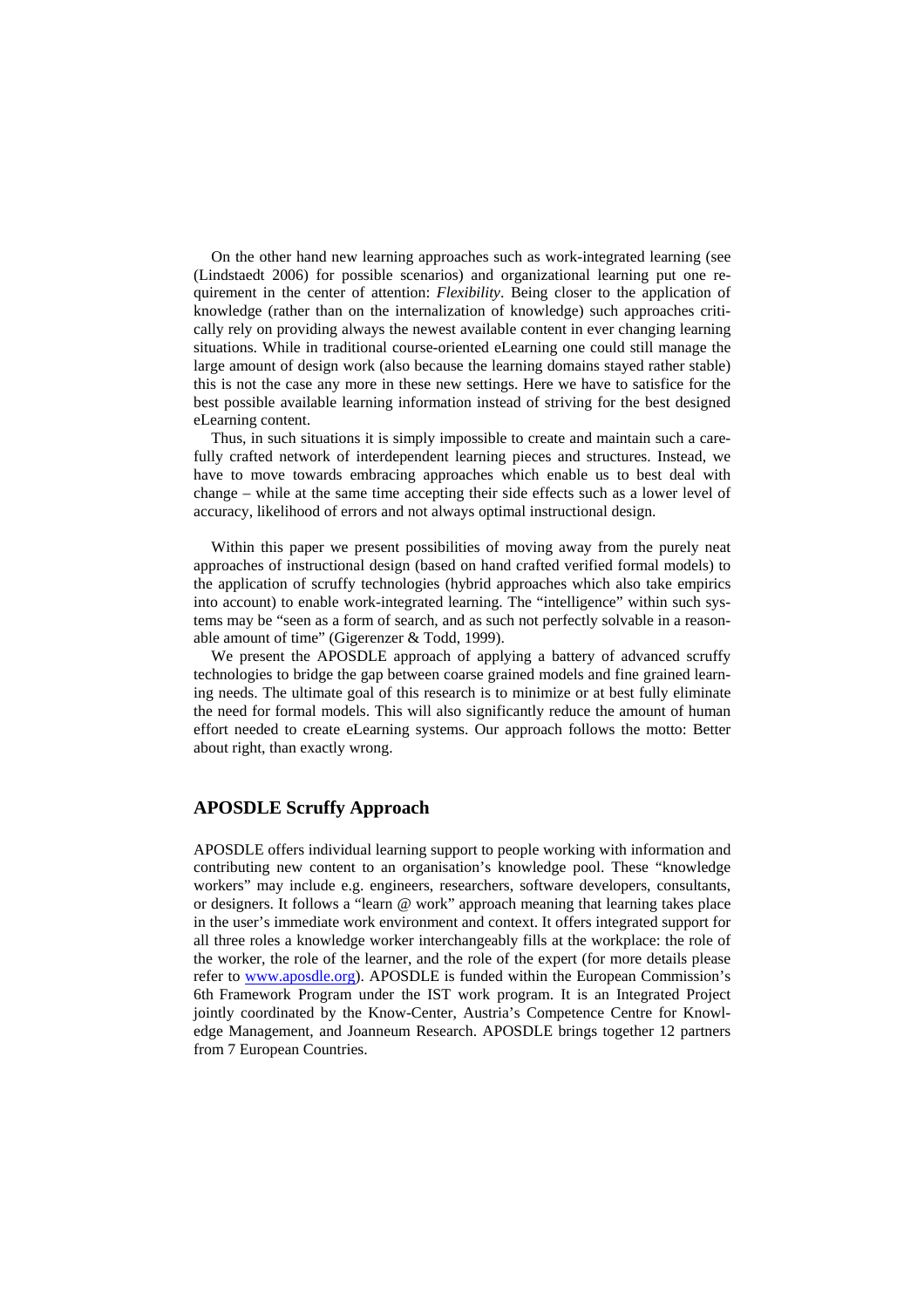The foundation for the APOSDLE approach is to not rely on specifically created (e)Learning content but to reuse existing (organizational) content which was not necessarily created with teaching in mind. We tap into all the resources of an organizational memory which might encompass project reports, studies, notes, intermediate results, plans, graphics, etc. as well as dedicated learning resources (if available) such as course descriptions, handouts and (e)Learning modules. The challenge we are addressing is: How can we make this confusing mix of information accessible to the knowledge worker in a way that she can advance her competencies with it?

A frequently traveled path (also within eLearning systems) is the creation of finegrained semantic models which allow for the categorization and retrieval of such resources. But as we discussed above, the creation of such models, their maintenance and the annotation of resources with their concepts prove prohibitive in a dynamic environment. Thus, *the APOSDLE approach is a hybrid one: complementing coarse grained semantic models (maintained as much as possible automatically, see below) with the power of diverse associative methodologies, improved over time through usage data and user feedback (collective intelligence).* 

Here the models play two roles: serving as initial retrieval triggers and providing the basis for simple inferences and heuristics to interpret user interactions. A disadvantage of this approach is that "statements" made by the system such as "this resource helps you to understand the concept of use case modeling" or "this person has expertise in use case writing" rely on empirical observations with no claim to accuracy. However, users have become increasingly accustomed to this concept through their usage of (internet) search engines. Also, obsolete models do not provide any added value and additionally are in danger of providing a false sense of security.

Within our research we have identified two main areas in which this hybrid approach can be applied: context-based retrieval and user profiles maintenance. And since for the time being, we were not able to make this happen without semantic models we propose how the creation and maintenance of such models can be supported with scruffy technologies as well. In the following we shortly sketch out our solution ideas and present the core of the first prototype of the APOSDLE Platform.

#### **Semantic Modeling Support**

In order to support work-integrated learning a system needs to have knowledge about the learning domain, the work processes in which knowledge from the learning domain needs to be applied, the relationship between work tasks and required competencies, and the relationships between these. The creation of these models for any real world application is far from trivial (a fact we also experienced painfully while working on our first APOSDLE prototype). Thus, the approach taken here is to settle for coarse grained models, to discover parts of these models automatically based on the analysis of the knowledge base and the user interactions, to propose meaningful mappings between these partial models and finally to provide them to the knowledge engineer together with tools which help her in their analysis, modification and maintenance based on usage data. Such tools could:

• propose domain concepts based of automatic extraction of keywords from the knowledge base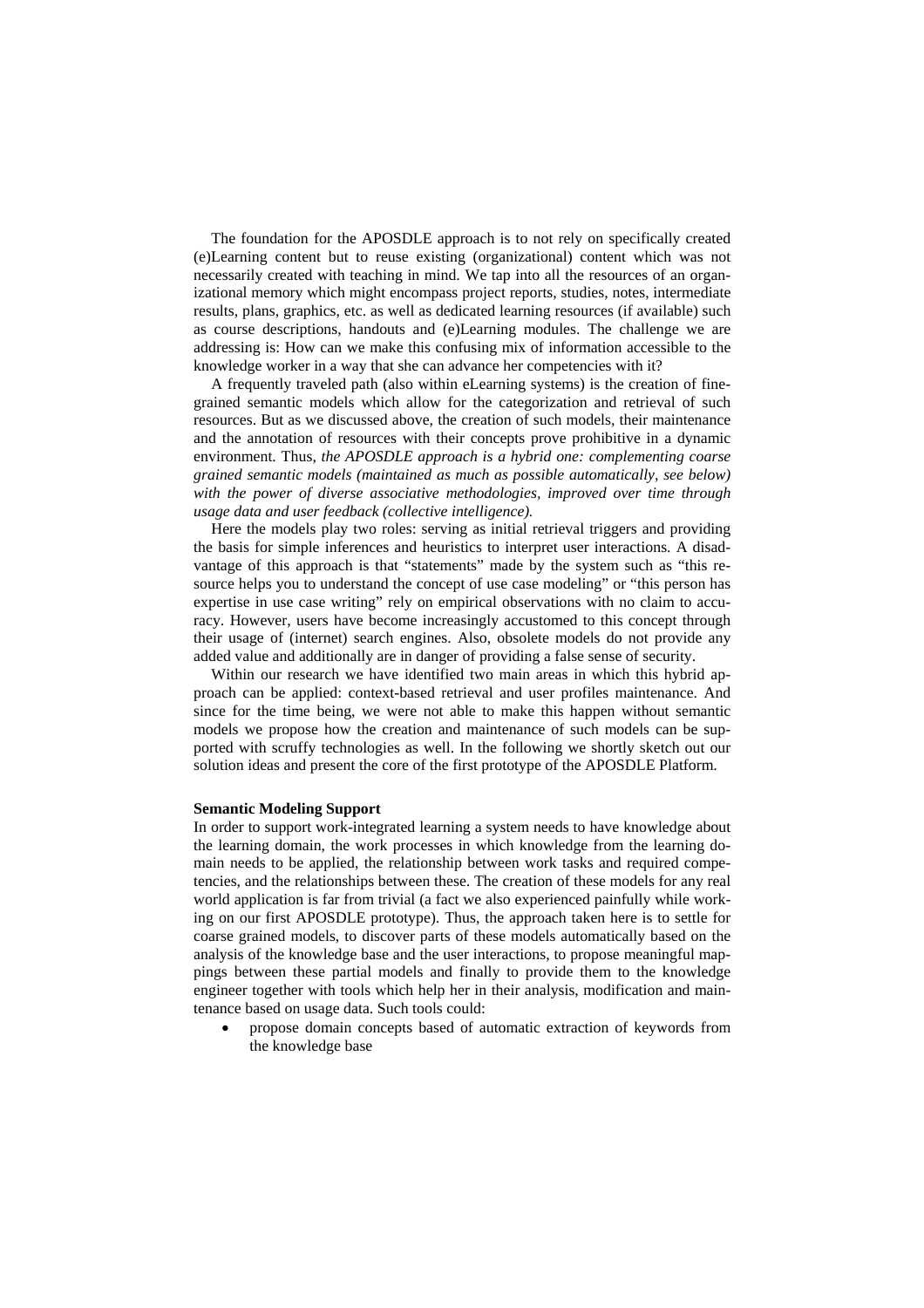- propose initial domain and process structures (and their mappings) based on automatic extraction of partial semantic structures from the underlying systems (e.g. folder hierarchies, workflow systems)
- propose domain model based metadata for annotating resources based on automatic clustering algorithms
- check the coverage of a domain model with resources from a knowledge base based on automatic clustering algorithms
- propose relationships between model concepts based on automatic mappings
- analyze models based on usage data
- channel user feedback concerning model evolution and tagging of resources directly to the knowledge engineer

Within the first APOSDLE prototype we have created a number of plug-ins for the ontology editor Protégé which support the knowledge engineer in many of the ways described above (Pammer et al. 2006, 2007).

#### **Context-based Retrieval**

The semantic models together with the resource annotations allow for an initial, coarse retrieval. However, these retrieval results will most likely be to general for a specific user context. Thus, the semantic models need to be complemented with a variety of similarity measures both on the semantic and the resource level. An associative network can be utilized to integrate semantic as well as text and multi-media based retrieval by building up connections based on:

- automatic identification of similarities between domain model concepts based on graph analysis algorithms (e.g. nearest neighbour)
- automatic identification of similarities between resources based on text or multi-media analysis algorithms
- automatic maintenance of these similarity measures based on usage data and user feedback

The *Associative Network* (see Figure 1) is used for context-based retrieval of resources. It is queried by the User Profile Service (see below) for resources corresponding to the current context of the user.

For processing the information present in the Associative Network a technique called spreading activation is employed. Spreading activation originates from cognitive psychology (cf. (Anderson 1983)) where it servers as mechanism for explaining how knowledge is represented and processed in the human brain. The human mind is modeled as network of nodes, which represent concepts and are connected by edges. Starting from a set of initially activated nodes in the net, the activation spreads over the network (Sharifian & Samani 1997). During search, energy flows from a set of initially activated information items over the edges to their neighbours. The information items with the highest level of energy are seen to be the most similar to the set of nodes activated initially. A detailed introduction to spreading activation in information retrieval can be found in (Crestani 1997). A description of our studies on the topic can be found in (Scheir & Lindstaedt 2006).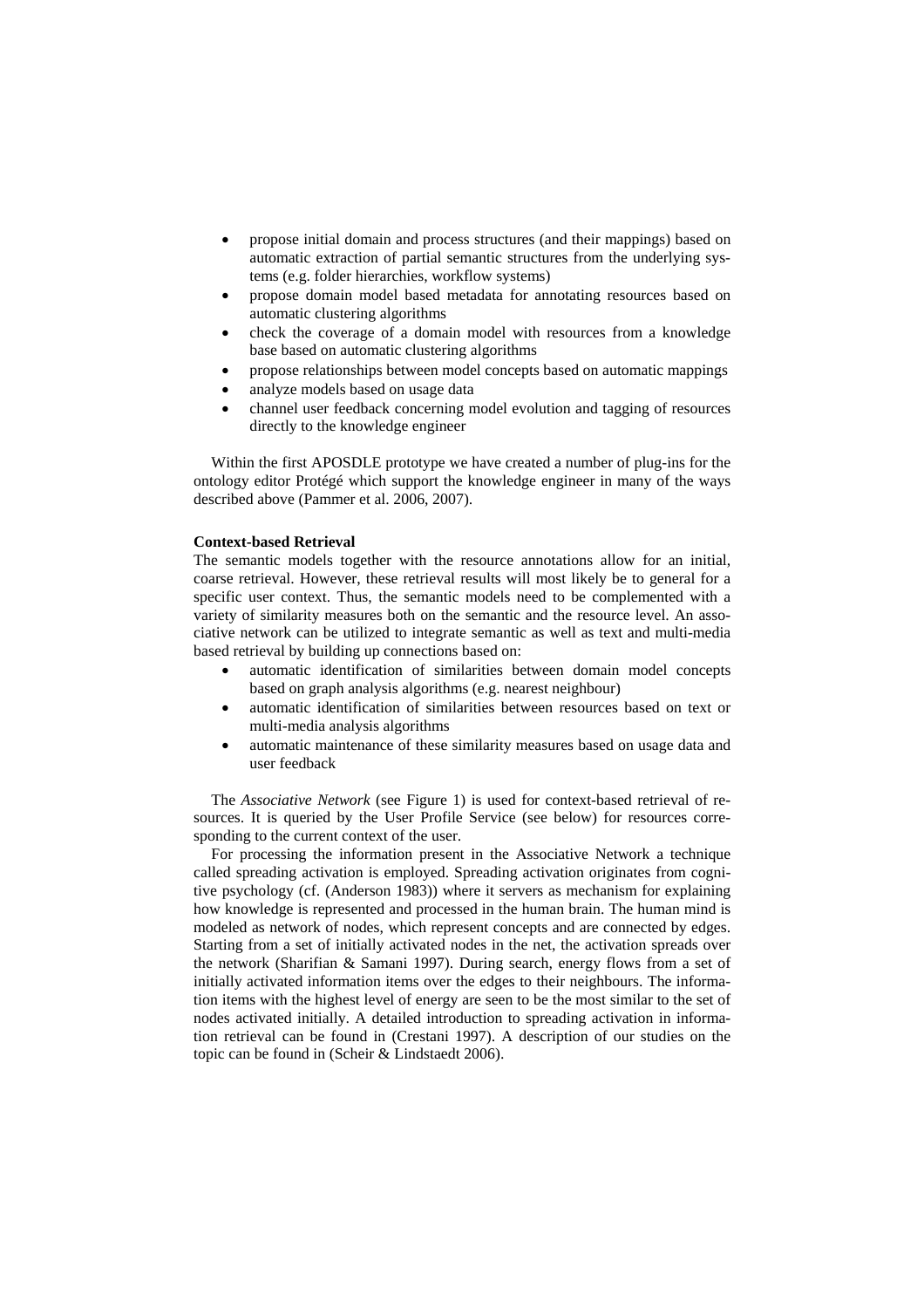

**Figure 1:** The associative network exploits two different forms of similarity, i.e. semantic similarity and content based similarity. Semantic annotations function as a 'glue' between these two forms of similarity.

#### **User Profiles**

Especially within work-integrated learning it is essential that the context of the user can be discovered from her actions and that her competencies can be inferred from the task executions. Utilizing the established mapping between tasks and competencies (Ley 2007) it should be possible to:

- automatically discover a user's work task based on user interactions (e.g. keystrokes, application usage) in relationship to the process model
- automatically infer a user competencies based on task execution heuristics
- improve user profiles based on usage data and user feedback

The *User Profile Service* serves as a repository for user-related information and as an engine enabling the APOSDLE system to infer information about the user. Information about the user is referred to as user context. The user context has been defined during the development process to be 'the substrate in which events occur and (which) allows a meaningful interpretation of data. Furthermore, the context is characterized by a relevant subset of all surrounding potentially dynamic (e.g. temporal, environmental) information and (external and internal) conditions' (Ulbrich et al. 2006). Information and conditions are subsumed under a meta-model, which consists of three separate models for the first prototype (task model, competency model and domain model). For two pairs of models mappings are defined. Mappings related elements from one model to the elements from another model. The User Profile Service utilizes a history-based user profile representation where activities of users are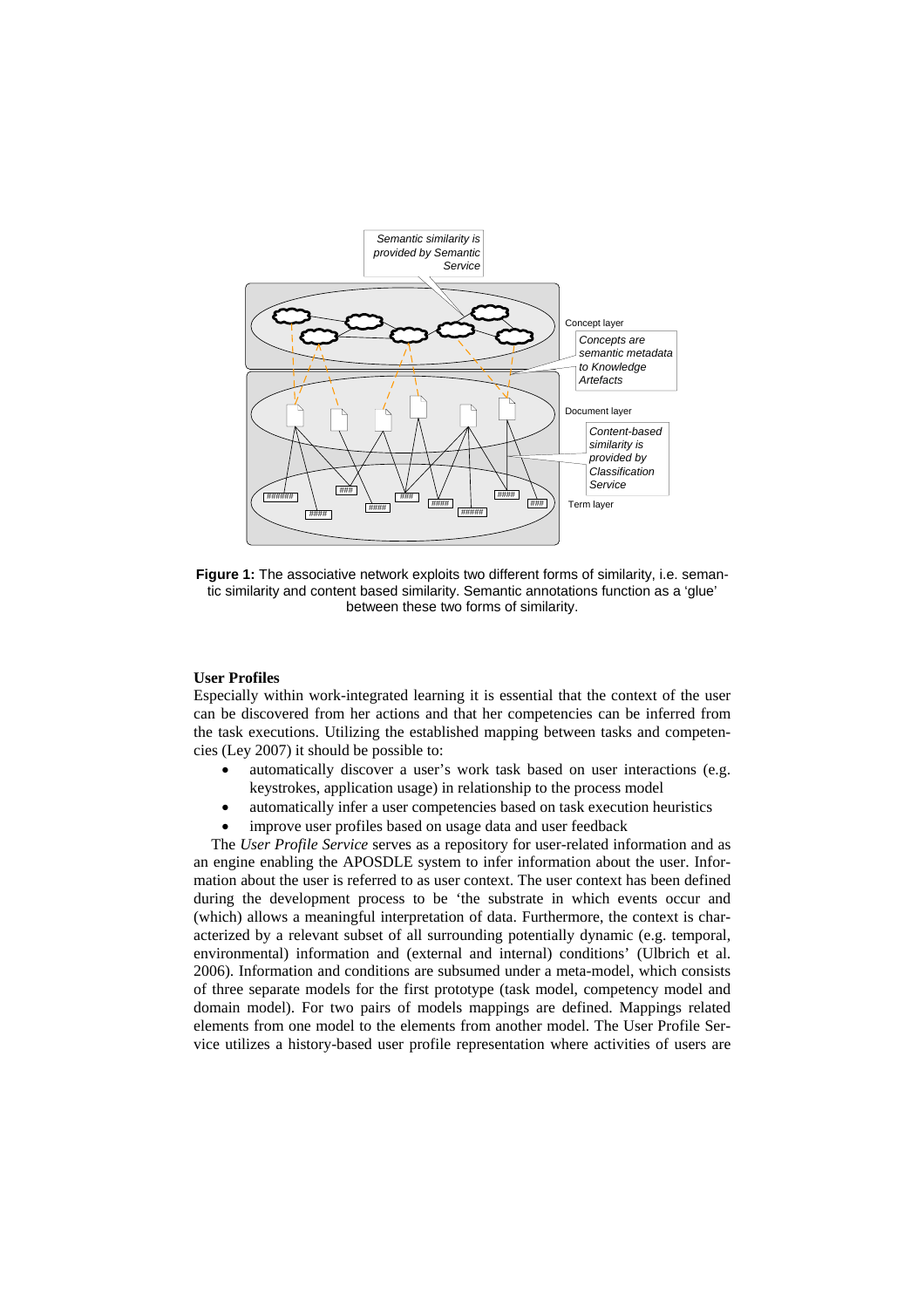stored in a database together with a timestamp and the element from the meta-model, which had been involved in the interaction (Montaner 2003).

The services, which the User Profile Service provides are aligned with Kobsa's conception (Kobsa 2001) of tasks to be executed during a personalization process: acquisition, representation or secondary inference and production of content. Here the main focus is on the inference task. Examples for the services provided by the User Profile Service are the maintenance of a user's personal profile (i.e. her user data like name, address, organisation etc.), storage and provision of – among others -- a user's task and competency history, inference of a user's competencies from the tasks she has executed, and inference of a user's level of expertise with respect to a given competency in relation to other users.

#### **Acknowledgements**

APOSDLE is partially funded under the FP6 of the European Commission within the IST work program 2004 (FP6-IST-2004-027023). The Know-Center is funded by the Austrian Competence Center program K plus under the auspices of the Austrian Ministry of Transport, Innovation and Technology (www.ffg.at) and by the State of Styria.

#### **References**

- Anderson, J. R. (1983), A spreading activation theory of memory, in *Journal of Verbal Leaning and Verbal Behaviour* 22, 261-295.
- Crestani, F. (1997), Application of Spreading Activation Techniques in Information Retrieval, *Artificial Intelligence Review* 11(6), 453-482.
- Gigerenzer, G., Todd, P. M.; the ABC Research Group (1999). *Simple Heuristics That Make Us Smart*. Oxford University Press.
- Kobsa, A., Koenemann, J., & Pohl, W.(2001), Personalised hypermedia presentation techniques for improving online customer relationships, in *The Knowledge Engineering Review*, Vol. 16, Nr. 2, pp. 111-155.
- Ley, T., Ulbrich, A., Scheir, P., Lindstaedt, S. N., Kump, B., Albert, D. (2007), Modelling Competencies for Supporting Work-integrated Learning, in *Knowledge Work Journal of Knowledge Management*, in press.
- Lindstaedt S., Mayer H. (2006), A Storyboard of the APOSDLE Vision, in W. Nejdl and K. Tochtermann (Eds.), Innovative Approaches for Learning and Knowledge Sharing (LNCS 4227), 628-633, Springer, Berlin.
- Montaner, M., Lopez B., & De la Rosa, L. (2003), A Taxonomy of Recommender Agents on the Internet, in *Artificial Intelligence Review*, Vol. 19, pp. 285-330.
- Pammer, V, Scheir, P., Lindstaedt, S. N. (2007), Two Protégé plug-ins for supporting document-based ontology engineering and ontological annotation at document level, accepted for the *10th International Protégé Conference* to be held July 15-18 2007 in Budapest, Hungary.
- Pammer, V., Scheir, P., Lindstaedt, S. N. (2006), Ontology Coverage Check: support for evaluation in ontology engineering, in *Proceedings of FOMI 2006 - 2nd Workshop on Formal Ontologies Meet Industry.*